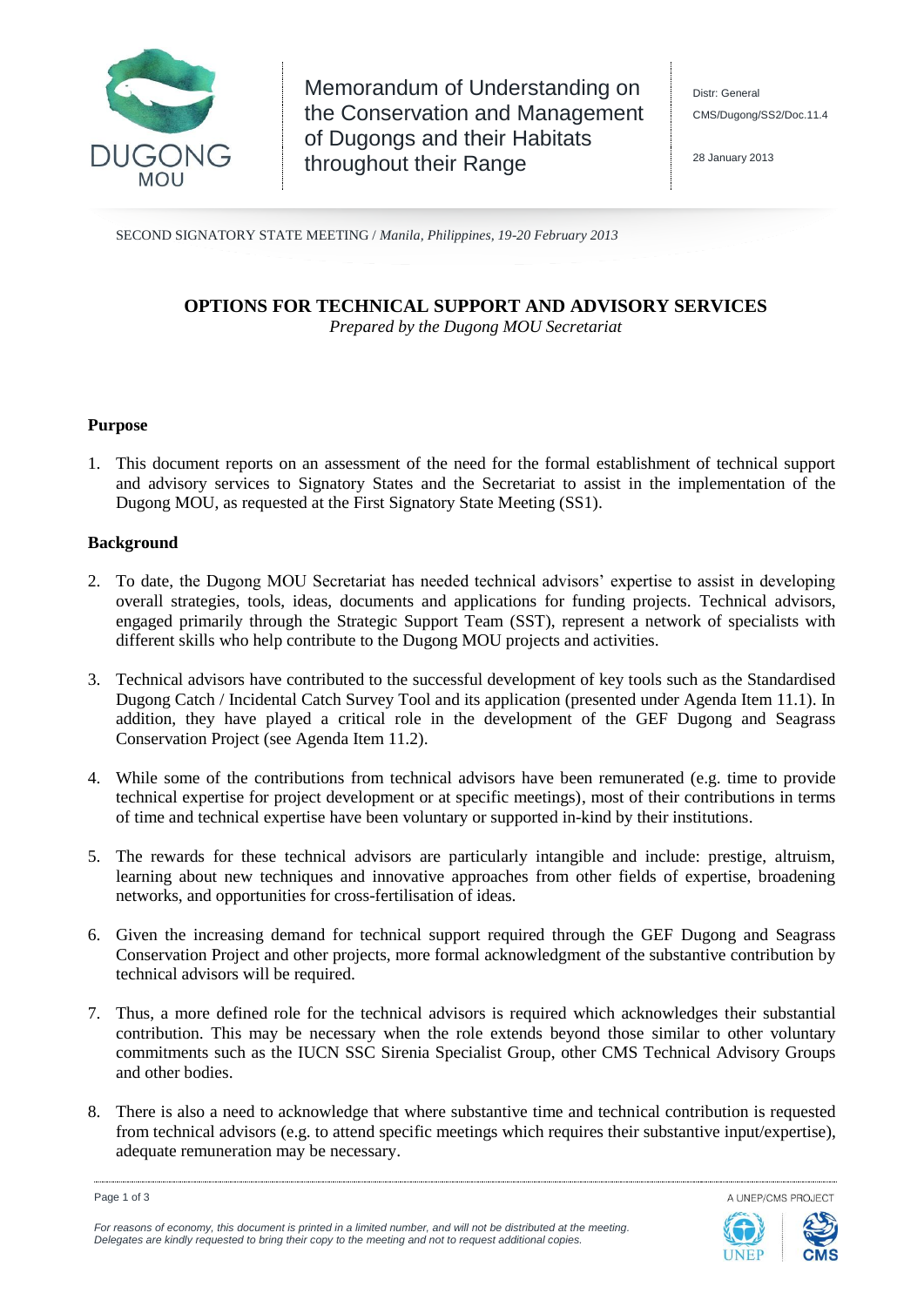- 9. At SS1, two main suggestions for obtaining technical advice and support were presented: (1) compiling a list of registered technical experts and, (2) formulating a formal advisory group (see: SS1 document "Consideration of the need and options to progress a technical advisory group"<sup>1</sup>). Signatories raised their concern that significant additional funding resources may be required for the establishment of a formal advisory group.
- 10. Also, SS1 noted the need for flexibility in accessing appropriate technical advice as has been successfully applied to develop key tools such as the Standardised Survey Questionnaire<sup>2</sup> and the Incidental Catch Survey Tool (see: SS1 report<sup>3</sup>, pages 11-16).
- 11. While the Dugong MOU does not explicitly call for the establishment of a Technical Advisory Group, paragraphs 6 and 7 call on Signatories to:

*"Assess the implementation of the Memorandum of Understanding, including the Conservation and Management Plan, at regular meetings to be attended by representatives of each of the Signatory States concerned, and persons and organisations technically qualified in dugong conservation and management",* and to:

*"Facilitate the timely exchange of relevant information necessary to coordinate conservation and management measures and to cooperate with relevant organisations and recognized experts and so as to facilitate the work conducted in relation to the Conservation and Management Plan."*

12. Since 2009, the Secretariat has engaged with a team of technical advisors (Annex I) who have provided strategic and technical support on various issues pertaining to implementation of the Dugong MOU and associated Conservation and Management Plan (CMP).

## **The need for technical support and advice**

- 13. As reported in SS1, the effective implementation of the MOU and CMP will require expertise and guidance from technical specialists in different disciplines including dugong biology, marine resource management, coastal development, bycatch, sustainable development, social sciences, economics, law, and other relevant disciplines. This includes expertise which are not necessarily discipline based, for example risk management, micro-financing, carbon offset financing and marketing.
- 14. Overall, the number of technical experts with the appropriate credentials, knowledge and experience specific to dugong conservation and management (including dugong habitat) is relatively small compared to other marine species, such as marine turtles. Those suitably qualified technical experts are already heavily committed to activities and it is most likely they will have limited capacity to extend their existing workloads by being available for extended periods of time. However, experience has shown that such experts are often willing to be involved in highly targeted ways that maximise their input and minimise the time involved.
- 15. The level of technical capacity to implement conservation and management actions for dugongs is likely to be highly variable across the Range States. Similarly, different management tools may be more appropriate than others to address a particular conservation issue in different Range States. Thus, it is likely that a variety of technical expertise may be required and that it will be crucial to seek those experts with the appropriate combination of knowledge, skills and experience – particularly with regards to being sufficiently flexible to work across the diverse capacity and cultural environments of the Range States.

-

<sup>1</sup> [http://www.cms.int/species/dugong/meeting\\_of\\_sigs\\_1/doc12\\_technical\\_advisory.pdf](http://www.cms.int/species/dugong/meeting_of_sigs_1/doc12_technical_advisory.pdf)

<sup>&</sup>lt;sup>2</sup> <http://www.cms.int/species/dugong/pdf/Standardised%20Dugong%20Questionnaire%2015Sep12.pdf>

<sup>3</sup> [http://www.cms.int/species/dugong/meeting\\_of\\_sigs\\_1/meeting\\_report.pdf](http://www.cms.int/species/dugong/meeting_of_sigs_1/meeting_report.pdf)